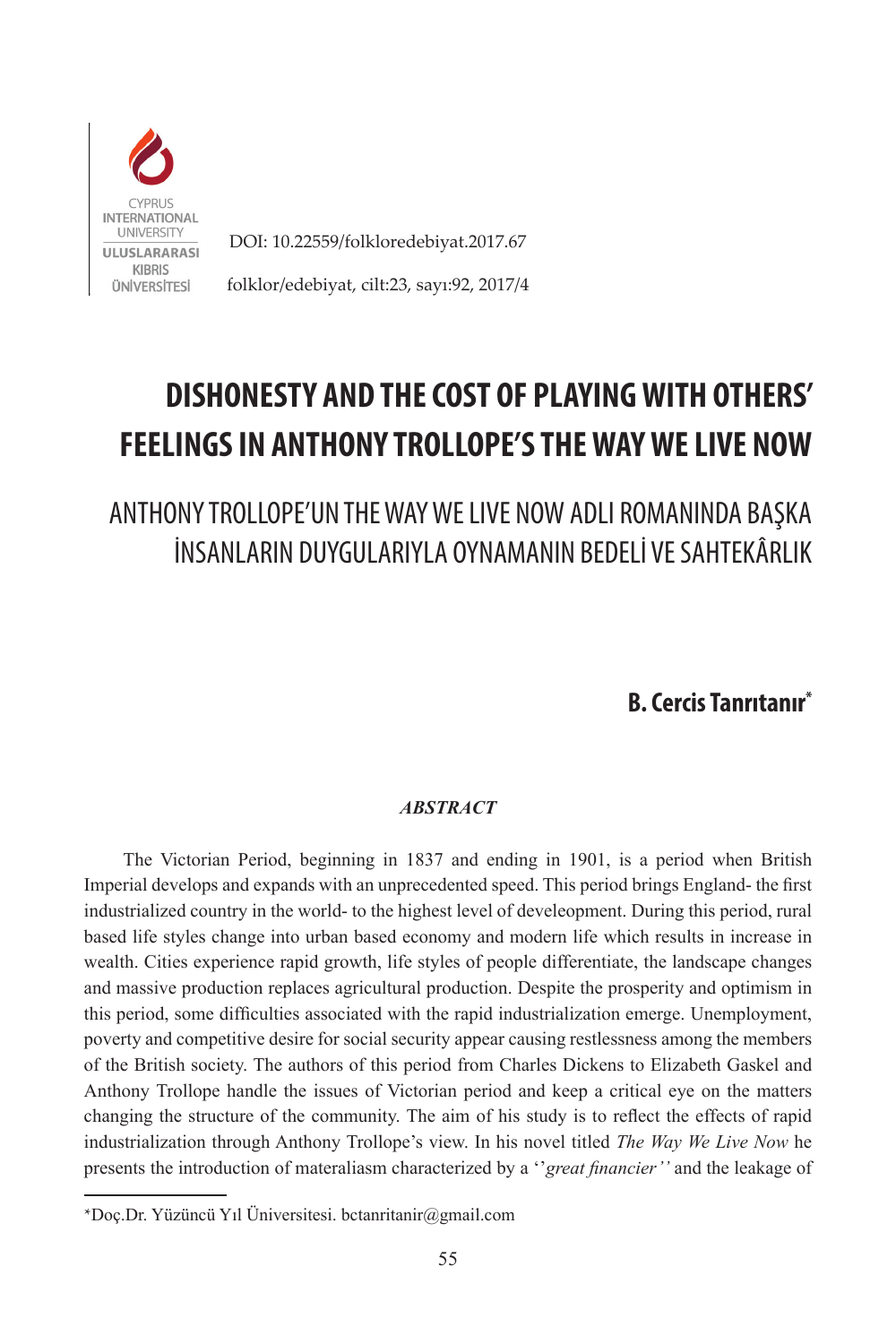dishonesty- as the financial power- into economical, religious, social and political institutes of British Community is analyzed. This study, displays the excessive interest of both the institutes and individuals to dishonesty at the same time proves that financial benefits result in frustration. Additionally, the presentation of the cost of playing with others' feelings and the significance of love and moral values are handled.

**Key Words:** Anthony Trollope; *The Way We Live Now*; dishonesty; great financier

#### *ÖZET*

1837 de başlayıp 1901'de sona eren Victorian Dönemi İngiliz İmparatorluğu'nun eşi benzeri görülmemiş bir hızla gelişip yayıldığı bir dönemdir. Bu dönem dünyada endüstrileşmeye başlayan ilk ülke olan İngiltere'yi gelişmişliğin en uç noktasına taşımaktadır. Kırsal yaşam odaklı hayat tarzları, zenginliğin artmasına yol açan modern yaşam tarzına ve kentsel odaklı ekonomiye dönüşmektedir. Şehirler hızlı bir büyüme içerisine girmekte, çevre değişmekte, insanların yaşam tarzları farklılaşmakta ve büyük çaplı üretim tarımsal üretimin yerini almaktadır. Bu dönemdeki iyimserliğe ve refaha rağmen, hızlı sanayileşmeyle ilişkili bazı problemler ortaya çıkmaktadır. İşsizlik, yoksulluk sosyal güvenliğe duyulan aşırı ilgi İngiliz toplumundaki bireyler arasında huzursuzluğun belirmesine yol açmaktadır. Charles Dickens'tan Elizabeth Gaskel ve Anthony Trollope'a kadar bu dönemin yazarları, Victorian Dönemi konularını ele almakta ve toplumun yapısını değiştiren unsurları eleştirmektedirler. Bu çalışmanın amacı, en hızlı sanayileşmenin etkilerini Anthony Trollope'in bakış açısıyla yansıtmaktır. Şimdiki Yaşam Tarzımız adlı romanında materyalizmi ''muhteşem yatırımcı'' olarak sunmakta ve- ekonomik güç- olarak değerlendirilen sahtekarlığın İngiliz toplumundaki ekonomik,sosyal, dini ve politik kurumlara sızması analiz edilmektedir. Bu çalışma, kurumlarla beraber insanların da sahtekarlığa olan aşırı ilgisini ortaya koymakta ve maddi çıkarlara dayalı ilişkilerin hüsranla sonuçlandığını göstermektedir. Bununla beraber, başkalarının duygularıyla oynamanın bedeli ve aşkın, ahlaki değerlerin önemi ele alınmaktadır.

**Keywords:** Anthony Trollope; Şimdiki Yaşam Tarzımız; sahtekarlık; muhteşem yatırımcı

#### **Introduction**

Born in 1815, Anthony Trollope was one of the foremost and popular novelists of Victorian period and like his contemporaries George Eliot, Charles Dickens and William Makepeace Thackeray. Anthony Trollope wrote more than sixty books including forty seven novels many of which sold more than 100,000 copies that made them best sellers of Victorian age. Trollope, whose series of novels known as Chronicles of Barsethire, wrote his novels based on political, social, and gender issues and he tended to depict these issues in a realistic way. While reflecting the issues regarding political and social aspects of Victorian age in a realistic style, and Levine (2012) describes the content of the period indicating; ''Rich combinations of individuals, types, and networks can be found in the period's most sweeping realist fictions such as The Way We Live Now ( p.93). Thus, instead of defining a single characterization of realism, Trollope uses his novels to represent ordinary subjects in complex social relationships employing enriched combinations of figures and events.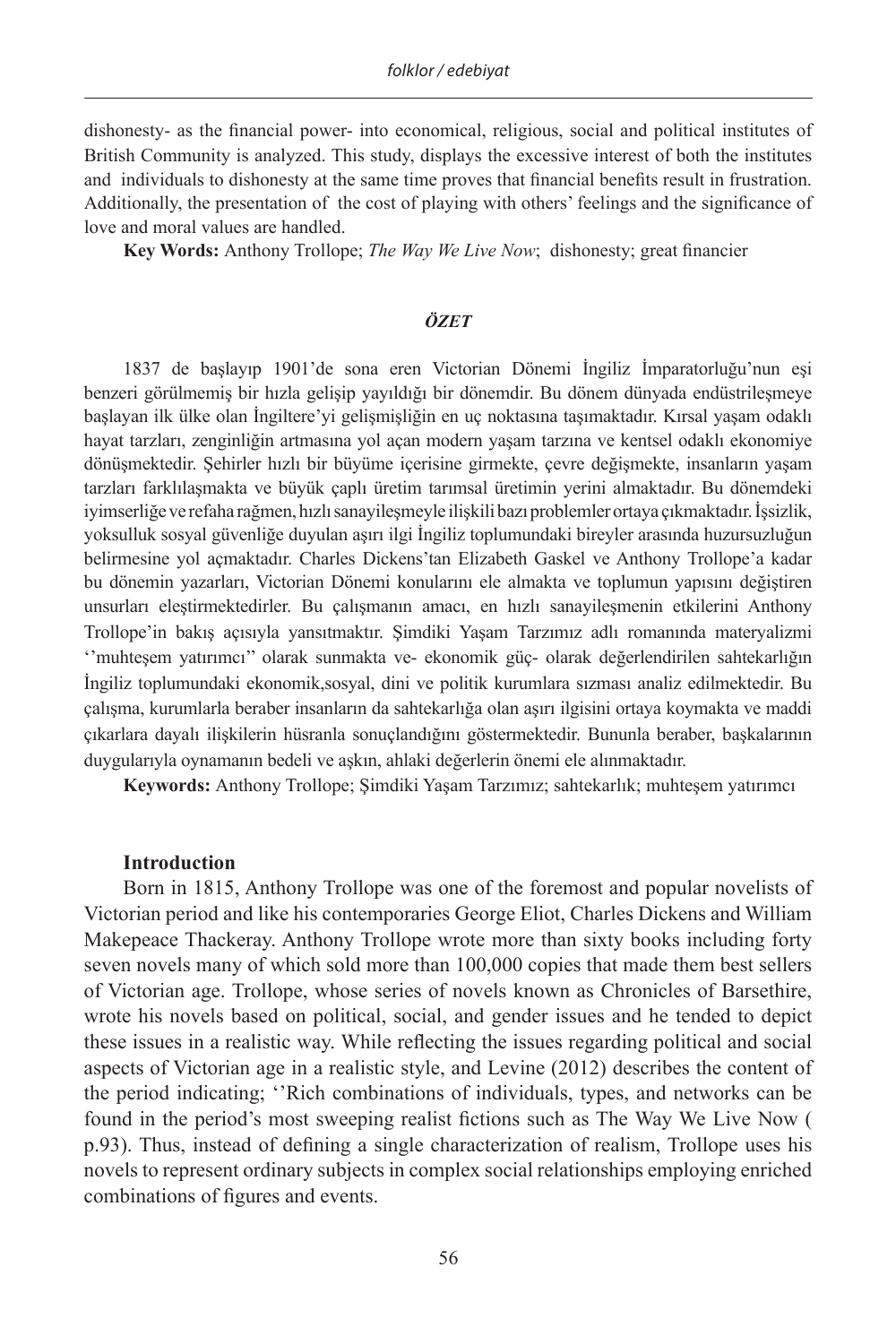*The Way We Live Now* (1875) is one of Trollope's novels that first appeared in serialized form and in a literary sense, it is significant in that it was published in monthly parts. The satirical novel consists of 100 chapters and it portrays the financial scandals of 1870s. Being rich in sub plot, the novel focuses on greed and dishonesty caused by the scandals. These scandals were caused by sudden introduction of new comers and as Kendrick (1979) mentions; ''a traditional British enclosure is invaded by gold diggers, speculators, Jews and intruders'' (p.136). The sudden entrance of Mr. Melmotte, for instance, exemplifies how British society is occupied by a so-called businessman whose previous life is mysterious.

Anthony Trollope makes a strong link between himself and the characters he creates in his novels since he underlines the necessity to make them a part of his own life by crying at their grieves, laughing at their absurdities and enjoying their joy. According to him, it is necessary that the characters be loved or hated or sometimes forgiven. In his novel, the author employs Augustus Melmotte ''*The Great Financier''* (Trollope, 1875, p.178) having a mysterious past, rumored being Jewish and connected to failed business in other European countries. As soon as he moves to London, the city's upper class is fascinated by his arrival and the company, he sets up, aims to construct a new railway line entitled South Central Pacific and Mexican Railway and it is supposed to connect Salt Lake City and Veracruz. In fact, his main purpose is to ramp up the share price of the railway without paying anything and enrich himself regardless of the expectations of the shareholders but whether the railway will be constructed or not is a real misery. Being fascinated by the income of the line, the young baronet Felix Carbury, Paul Montague, Lord Nidderdale and Lord Alfred become the partners despite the rumors that Mr.Melmotte is a*''swindler''* (Trollope, 1875, p.197).

Under the light of what has been told so far, this paper will focus on the dishonesty represented by the despicable character**-** Augustus Melmotte- his acceptance in commercial, political and religious areas and the cost of playing with others' feelings. So as to make a beginning, what Trollope expresses in his ''*Autobiography''* is significant for his satirical attitude about the embrace of dishonesty by the members of the English society;

*a certain class of dishonesty, dishonesty magnificent in its proportions and climbing into high places, has become at the same time so rampant and so splendid that seems to be reason for fearing that men and women will be thought to feel that dishonesty, it can become splendid, will cease to be abominable. If dishonesty can live in a gorgeous with pictures on all its walls, and gems in all its cupboards, with marble and ivory in all its, and can give Apician dinners, and get into Parliament, and deal in millions, then dishonesty not disgraceful, and the man dishonest after uch a fashion is not a low scoundrel* (Childers, 163,na).

### **Dishonesty and The Cost of Playing With Others' Feelings**

Augustus Melmotte, regarded as the richest man ever seen in the country, fascinates the investors and they are seduced by the promises that the railway line will make a great profit for the shareholders. Though they are aware of the fact that Melmotte is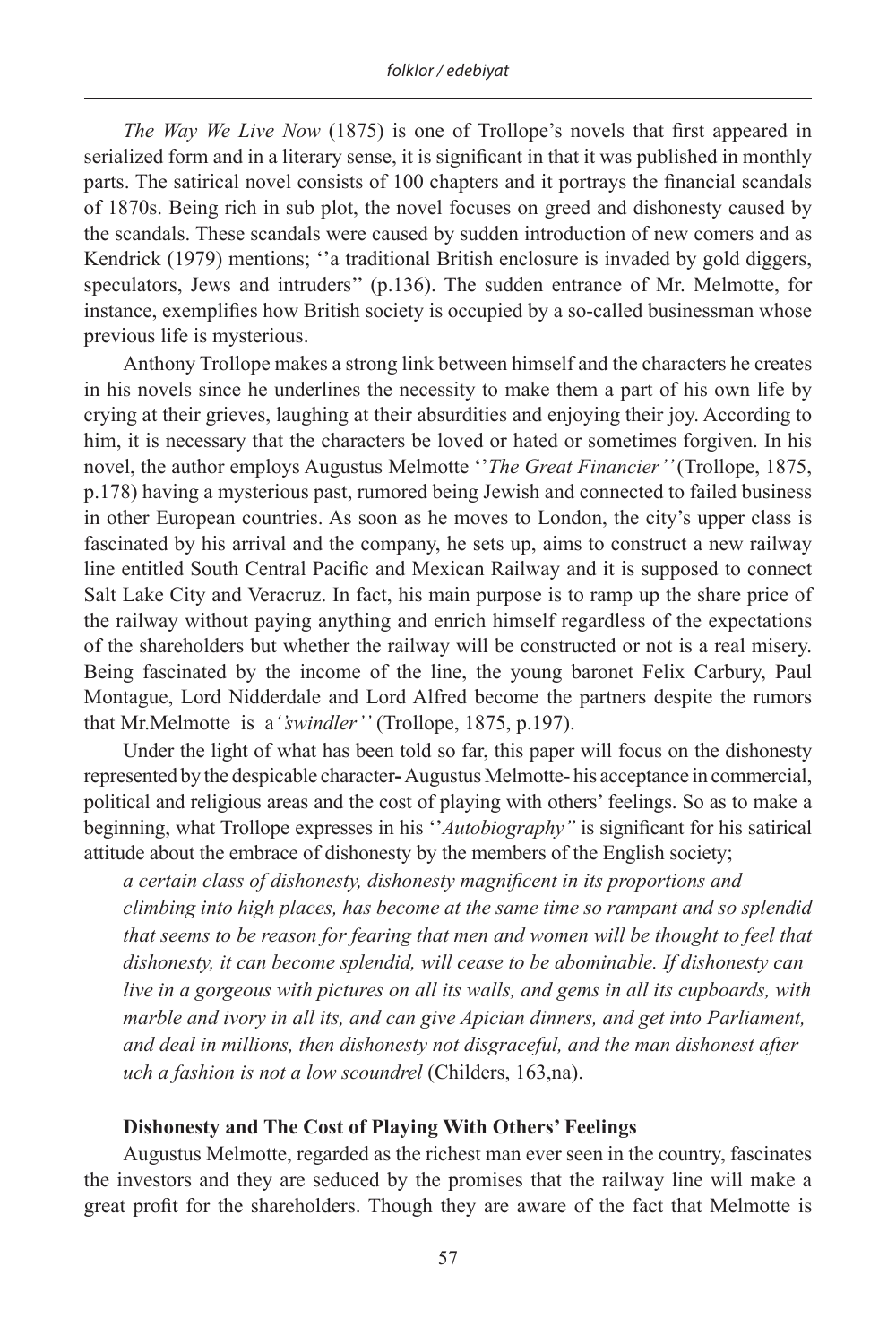said to be a swindler, they do not hesitate to invest money in the construction of the new line. The shareholders (Felix, Nidderdale, Paul and Alfred) have no idea about what the rate of their shares is and whenever they try to raise questions, the Board meetings, controlled by Melmotte, end suddenly. In reality, each of the members of the board has their own problems; Felix running through his mother's savings, Paul loving his best friend's cousin and lover**-** Hetta- and Lord Nidderdale forced by his father and Melmotte to marry his daughter, Marie. Despite the rumours about him, Mr. Melmotte's easy access into the commercial area is quite striking since he is reflected as the boss who has the financial strength to provide each member of the Board with large sum of money. Though the shareholders gather to negotiate about the railway, they are pacified and all the issues about the railway company are conducted under the control of the so-called *great financier*. The wealthy financier begins to institutionalize his plan and he sneaks over the society step by step.

When Mr. Melmotte took his offices in Abchurch Lane, he was undoubtedly a great man, and the establishment of South-Central Pacific and Mexican Railway in Abchurch Lane had become an accepted glory of finance as well. ''The great company indeed had an office of its own, where the Board was held; but everything was really managed in Mr. Melmotte's own commercial sanctum'' (Trollope, 1875, p.267).

After seducing the people by promising them that they will gain an unprecedented amount of money in commercial area, Augustus Melmotte begins to be as dominant as he can in the area of politics. He is well aware of the fact that it is fairly necessary for a wealthy person to have a chair in the parliament for his future which will enable him to legitimize his wrong doings and strengthen his position in the English society. In order to increase his social standing, Melmotte tries to bring both aristocracy and royalty under the same roof and for this purpose, he organizes a dinner hosting the Emperor of China. According to some, Melmotte was neither a citizen of London nor a merchant or an Englishman but his willingness and affordability to spend the necessary money to organize the dinner party were what concerned people rather than his dishonesty.

This no doubt was a great matter,- this affair of seat; but the dinner to be given to the Emperor of China was much greater. It was the middle of June, and the dinner was to be given on Monday, 8th July, now three weeks hence; — but all London was already talking of it. The great purport proposed was to show to the Emperor by this banquet what an English merchant-citizen of London could do. Of course, there was a great amount of scolding and a loud clamour on the occasion. Some men said that Melmotte was not a citizen of London, others that he was not a merchant, others again that he was not an Englishman. But no man could deny that he was both able and willing to spend the necessary money; (Trollope, 1875, p. 267).

Despite the long disputes about Mr. Melmotte's dark background and the conviction that he forged the signature of landlord whose property he mortgaged, Mr. Augustus Melmotte, whose rival was Mr. Alf, is selected as member of the parliament in Westminster after being supported by some people prioritizing their long term benefits. He was fortified by Mr. Broune -the owner of the newspaper titled *Morning Breakfast*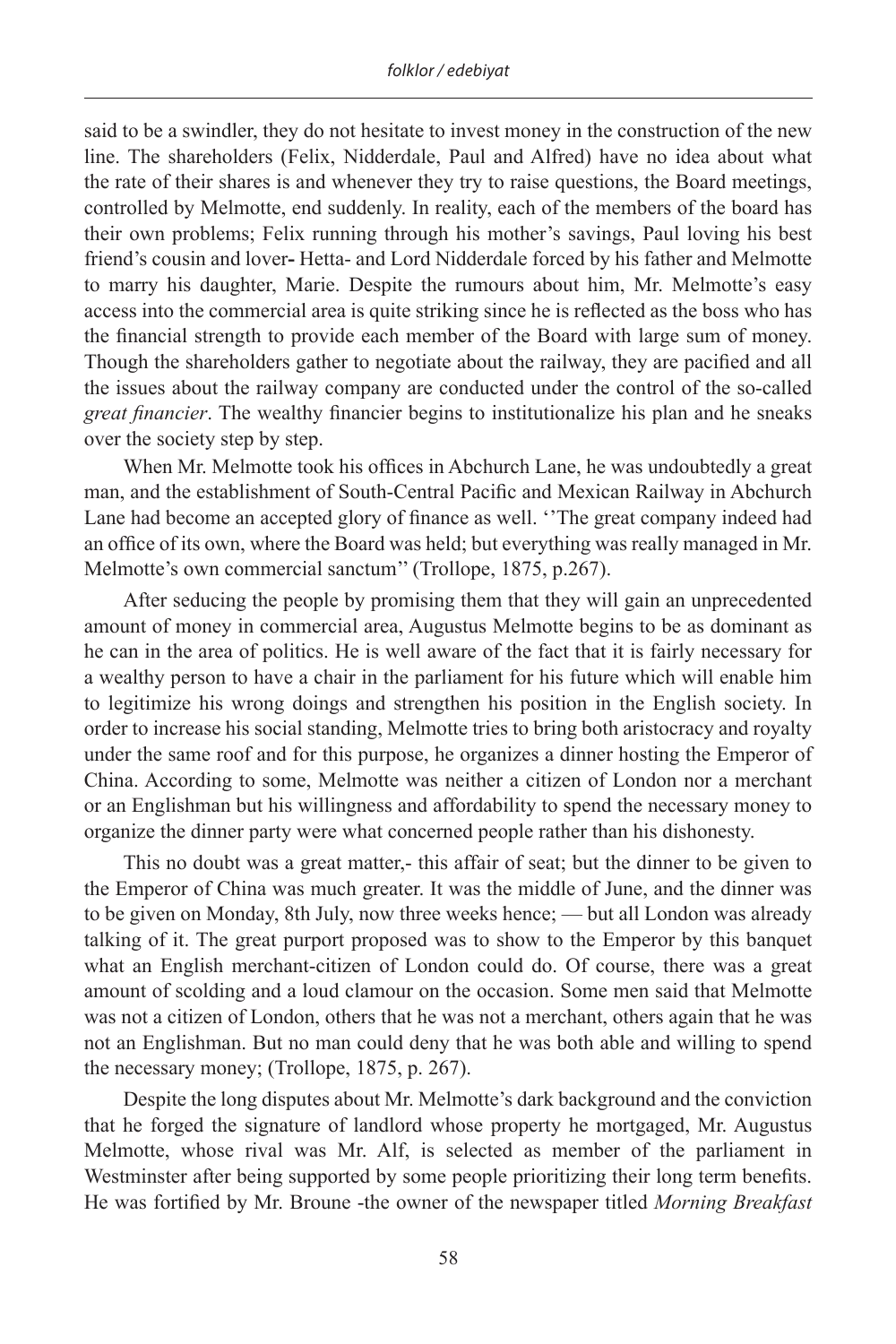*Table*- as he thought that the financier would be supported by the country at large. More interestingly, it was predicted that this support was given by Mrs. Carbury for the purpose of persuading Mr. Melmotte to allow the marriage between Felix and Marie. In spite of the information gathered from New York, Hamburg and Vienna regarding Melmotte's illegal affairs, he becomes a political hero in addition to his title which is the commercial one. In fact, before the election, Melmotte was informed about the fact that he had forged Dolly Longestaffe's signature when he purchased their property in Pickering, Caversham, but he had such a shrewd personality that he tried to stand as powerful as he could so as to get a seat in the parliament and prove everyone how courageous he was against his enemies trying to defeat him. As a result of the election, the opportunist financier having been supported by conservatives could get a seat despite his fraud.

Here was an opportunity for himself! Here was at his hand the means of revenging himself for the injury done him, and of showing to the world at the same time that he was not afraid of his city enemies! It required some courage certainly, —this attempt that suggested itself to him of getting upon his legs a couple of hours after his first introduction to parliamentary life (Trollope, 1875, p.536).

Not only merchants and political men but also religious men accepted Melmotte without any hesitation. Melmotte was presumed to be Jewish and he knew that being a Jewish in English society was not so easy. In order to be welcomed by Catholics as well as Protestants he used his economic power and made the priest- Father Barham- believe that he converted to their faith. Melmotte donates a hundred guineas for the erection of an altar of a church and this charity pleases the priest opposing Roger Carbury's conviction that it is a new dodge. Roger Carbury as Mrs. Carbury's cousin is the character who owns his own land and he is reflected as a squire. Trollope creates Roger Carbury to voice what people should not do in the English society. Roger Carbury, as the most rational character in the novel, tells Barham that he saw Melmotte giving 200 pounds to the Protestant Curate's Aid Society but the priest does not believe even a word of it and claims that Roger's disapproval is not an evidence of Melmotte's tricks. The religious institutions also do not hesitate to accept Melmotte as a convert and more dramatically, they ignore what the swindler's real personality is and describe him as *the great.* ''I would be proud of the lowest human being that has a soul, but of course we are glad to welcome the wealthy and the great'' (Trollope, 1875, p.438).

Up to now, the dishonesty, characterized by Augustus Melmotte, and its acceptance by institutions have been studied. Related to the dishonesty and corruption**,** the cost of playing with others' feelings is also worth mentioning as it is thematized in the novel. Firstly, Mr. Melmotte tends to manipulate everyone who is within his orbit and he uses his wealth and success to find partners for the railway construction, gain sympathy of the religious institutions and have a seat in the parliament in Westminster. He does not care about his creditors but centers on lavish parties which pave the way to his tragic end.

After being elected, he notices that the crime that he forged Dolly's and even his daughter's signatures has been proved to be true and for this reason he is not respected during his participation into the sessions held in the parliament. Just from the beginning,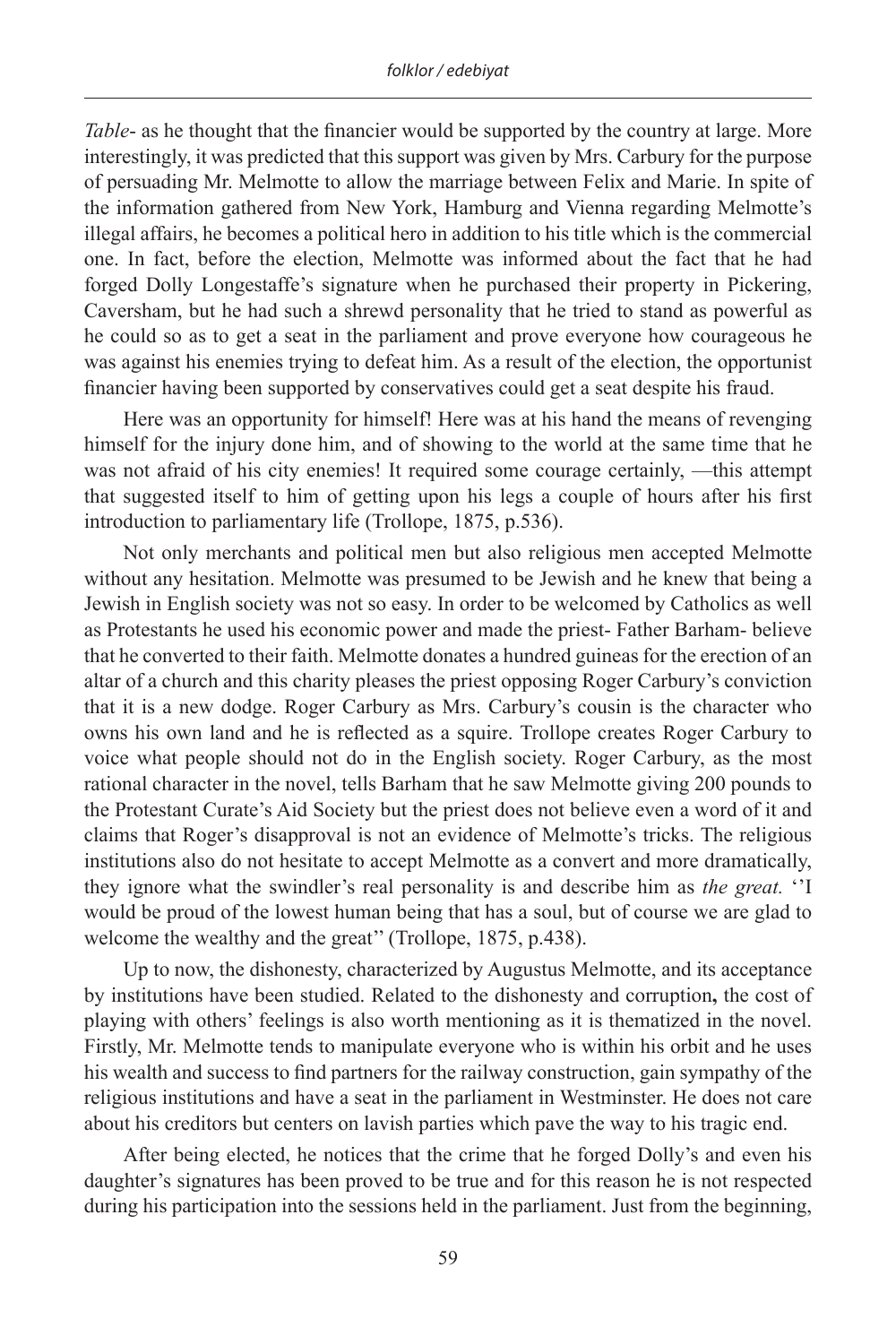the swindler, presented in the novel, is the center of lots of pledges but he does not reach what he aimed and commits suicide by drinking prussic acid. His suicide as Childers highlights; "is not so much because he has been discredited, but because he believes he has lost his wealth, and thus his power over others" (p.163, na). We grasp from his death that, what concerned Melmotte was not his unreliability but the decrease in the shares of the railway which made them almost worthless.

It was asserted in Abchurch Lane that had he not at that moment touched the Pickering property, or entertained the Emperor, or stood for Westminster, he must, by the end of the autumn, have been able to do any or all of those things without danger, simply as the result of the money which would then have been realized by the railway. But he had allowed himself to become hampered by the want of comparatively small sums of ready money, and in seeking relief had rushed from one danger to another, till at last the waters around him had become too deep even for him, and had overwhelmed him (Trollope,1875, p.674).

Another figure who paid the cost of playing with others' feelings is Felix Carbury. He is a young baronet fond of gambling and drinking in the club. Though he is one of the partners of the railway, he never says a word during the meetings and wishing to earn more money he dreams of selling his shares. Forced by his mother, he pretends to love Miss Melmotte and as a member of this society, he endeavors to improve his social rank by inheriting the money belonging to the young girl. In reality, he is not in love with Marie but being penniless and consuming what his mother has, he makes the poor girl believe that he loves her. Felix abuses Marie's feelings. At the same time he seduces another girl- Ruby Ruggles- by lying that he loves being with her. The young baronet fails to accomplish what he wished and frustrates Marie by not keeping his promise to go to Liverpool and then to New York in order to make a new beginning. Instead of meeting Marie at the train station he gambles and consumes the money he got from Mr. Melmotte. ''At three o'clock in the morning, Sir Felix had lost over a hundred pounds in ready money. On the following night about one he had lost a further sum of two hundred pounds. The reader will remember that he should at that time have been in the hotel at Liverpool'' (Trollope, 1875, p. 391).

Felix leaves Marie at the station in a desperate situation and she is brought back to Melmotte's house. What makes Felix pay the cost of playing with others' feelings is the event when he meets Ruby's ex- fiancé, John Crumb. John knows that Felix does not love Ruby by heart and he just has fun dancing with her so he thrashes Felix who has to stay at home without appearing as often as he did before. Everyone in his circle knows that Felix disappointed young Marie and Ruby as well but more dramatically his mother Mrs. Carbury realizes that a future with fortune is impossible to be set up for Felix. Unfortunately, the young baronet is forced to leave London for Europe leaving all his dreams behind. He loses his innocent beauty and this leads a complete failure in his business affairs too.

Lady Carbury, who is ambitious to write novels, is not greedy for many. Since she has no money she has to work for a living but sometimes acts dishonestly. During her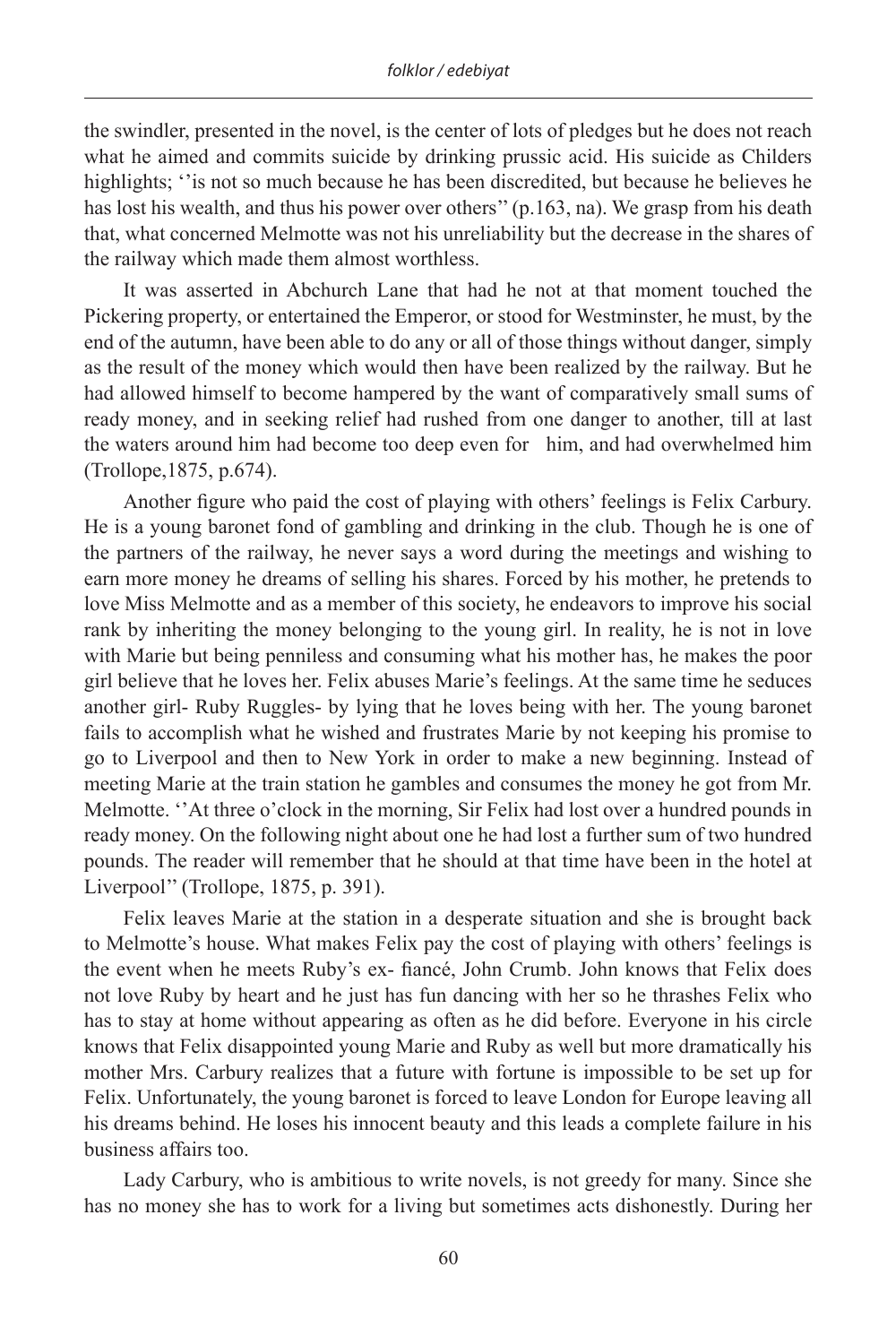whole life, she has struggled to maintain her life and provide her children with a well established future. Her past life was full of sorrows stemming from the cruelty of her husband then her struggle in London constituted her efforts to make her son marry a girl who he really did not love. Just for the sake of making money, she continuously tried to benefit from a swindler's wealth. Mrs. Carbury gave no importance to the real feelings of her children. Young Hetta was in love with Paul Monteague but she acted against her marriage with Monteague and tended to convince that Roger was the most suitable person to marry. In her own novel, Mrs. Carbury puts an emphasis on love but when her children are in question, she ignores what their real feelings are and she rejects the validity of love for her own off-springs. In spite of her efforts, Mrs. Carbury faces the wretchedness of her son who has had failures in trade and Hetta's marriage to Paul Monteague who she did not consider to be an ideal husband because of his financial drawbacks. All in all, Mrs. Carbury has no choice but to accept her destiny and she marries Mr. Broune who she once described as an old goose.

Ruby Ruggles, appearing as a figure living with her grandfather, is a contradictory character as she is attracted by Felix and prefers believing unrealistic promises made by him. Instead of securing her life with her fiancé John Crumb, Ruby considers Felix as an inevitable love.

She had her London lover beside her; and though in every word he spoke there was a tone of contempt, still he talked of love, and made her promises, and told her that she was pretty. He probably did not enjoy it much; he cared very little about her, and carried on the liaison simply because it was the proper sort of thing for a young man to do. (Trollope, 1875, p.141)

Ruby's story resembles Marie's in that they both search for happiness by a true lover. In fact, both of them share the same destiny as Ruby is considered as a secure harbor to have fun with and Marie as a source of money by the same person – Felix. Contrary to Ruby's conviction, the man she loves is not in love with her. After witnessing the defeat of her lover and recognizing the impossibility of the difficulties of living alone as a female character, she returns to her ex- fiancé John Crumb- and she is persuaded that to marry a man, risking his life for her, is much more valuable than a fake love. But for John Crumb, Ruby would not have had a happy ending. Finally, she obeys her predestination and continues to live with the man once she criticized severely for the way he talked and dressed. Ruby plays with John's feelings and humiliates him but she loses her belief in love and learns to live with John.

# **Conclusion**

To sum up, Anthony Trollope's *The Way We Live Now* enlightens the business dealings of Victorian era. Missing the point of financial responsibilities and not facing them on an honest level are criticized through the character Mr. Melmotte who refuses to meet the creditors lending money to him. Instead of telling his partners the truth, he uses